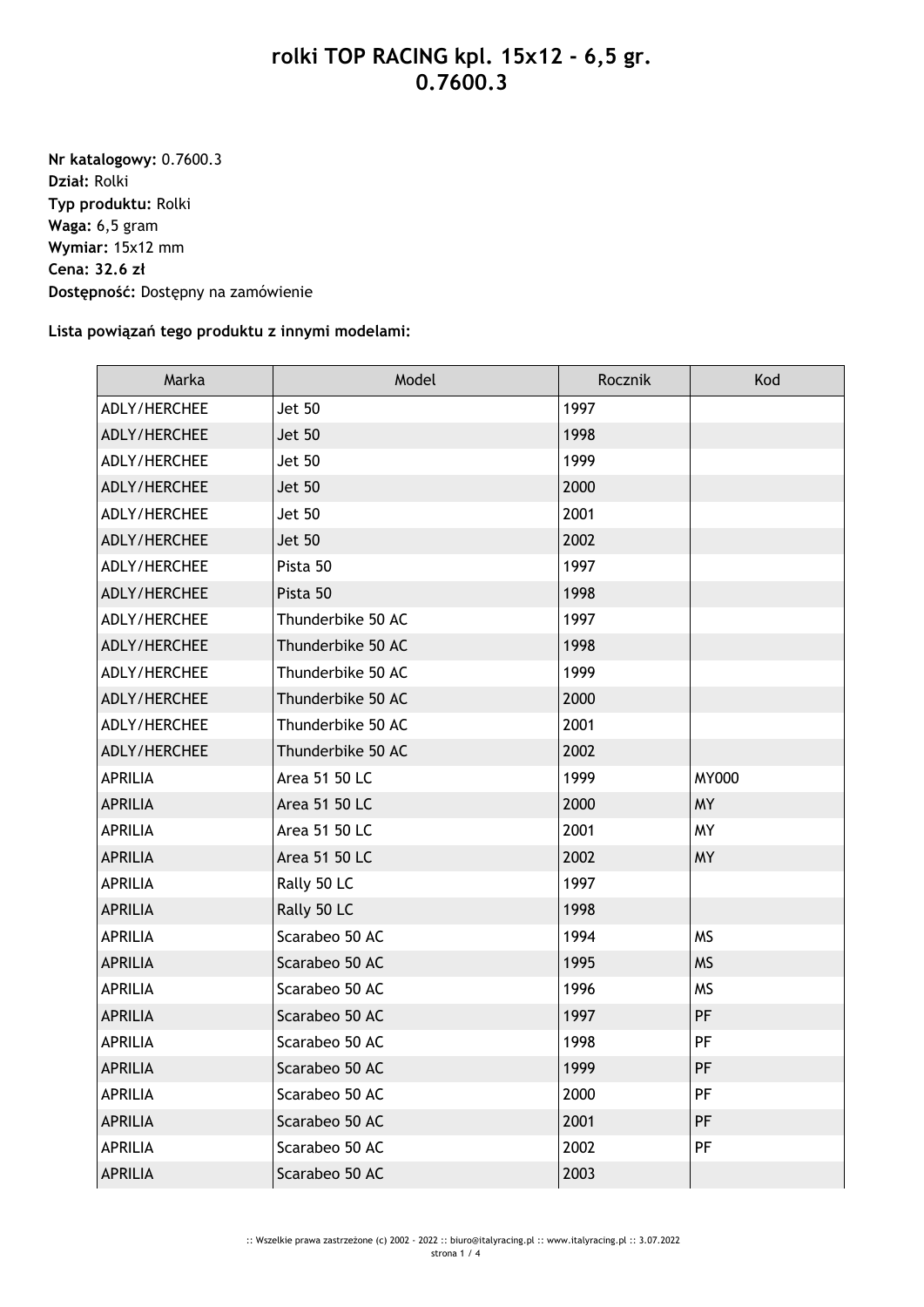| <b>APRILIA</b>  | Scarabeo 50 AC    | 2004 |             |
|-----------------|-------------------|------|-------------|
| <b>BENELLI</b>  | 491 50 LC Sport   | 1998 | <b>BA01</b> |
| <b>BENELLI</b>  | 491 50 LC Sport   | 1999 | <b>BA01</b> |
| <b>BENELLI</b>  | 491 50 LC Sport   | 2000 | <b>BA01</b> |
| <b>BENELLI</b>  | 491 50 LC Sport   | 2001 | <b>BA01</b> |
| <b>BENELLI</b>  | K2 50 LC          | 1998 | <b>BA01</b> |
| <b>BENELLI</b>  | K2 50 LC          | 1999 | <b>BA01</b> |
| <b>ITALJET</b>  | Bazooka 50        | 1991 |             |
| <b>ITALJET</b>  | Bazooka 50        | 1992 |             |
| <b>ITALJET</b>  | Dragster 50       | 1998 | <b>DRG</b>  |
| <b>ITALJET</b>  | Dragster 50       | 1999 | <b>DRG</b>  |
| <b>ITALJET</b>  | Dragster 50       | 2000 | <b>DRG</b>  |
| <b>ITALJET</b>  | Dragster 50       | 2001 | <b>DRG</b>  |
| <b>ITALJET</b>  | Dragster 50       | 2002 | <b>DRG</b>  |
| <b>ITALJET</b>  | Dragster 50       | 2003 | <b>DRG</b>  |
| <b>ITALJET</b>  | Reporter 50       | 1990 |             |
| <b>ITALJET</b>  | Scoop 50          | 1993 |             |
| <b>ITALJET</b>  | Scoop 50          | 1994 |             |
| <b>ITALJET</b>  | Torpedo 50        | 1998 |             |
| <b>ITALJET</b>  | Torpedo 50        | 1999 |             |
| <b>ITALJET</b>  | Torpedo 50        | 2000 | <b>TP</b>   |
| <b>ITALJET</b>  | Torpedo 50        | 2001 | <b>TP</b>   |
| <b>ITALJET</b>  | Torpedo 50        | 2002 | <b>TP</b>   |
| <b>ITALJET</b>  | Torpedo 50        | 2003 | <b>TP</b>   |
| <b>ITALJET</b>  | Yankee 50         | 1994 |             |
| <b>KTM</b>      | Kross 50          | 1996 |             |
| KTM             | Kross 50          | 1997 |             |
| <b>KTM</b>      | Kross 50          | 1998 |             |
| <b>KTM</b>      | Kross 50          | 1999 |             |
| <b>KTM</b>      | Kross 50          | 2000 |             |
| <b>MALAGUTI</b> | Ciak 50 AC 2T     | 1999 | 5200000     |
| <b>MALAGUTI</b> | Ciak 50 AC 2T     | 2000 | 5200000     |
| <b>MALAGUTI</b> | Ciak 50 AC 2T     | 2001 | 5200000     |
| <b>MALAGUTI</b> | Ciak 50 AC 2T     | 2002 | 5200000     |
| <b>MALAGUTI</b> | Ciak 50 AC 2T     | 2003 |             |
| <b>MALAGUTI</b> | Ciak 50 AC 2T     | 2004 |             |
| <b>MALAGUTI</b> | F10 50 AC Jetline | 1994 | ZJM35       |
| <b>MALAGUTI</b> | F10 50 AC Jetline | 1995 | ZJM35       |
| <b>MALAGUTI</b> | F10 50 AC Jetline | 1996 | ZJM35       |
| <b>MALAGUTI</b> | F10 50 AC Jetline | 1997 | ZJM35       |
| <b>MALAGUTI</b> | F10 50 AC Jetline | 1998 | ZJM35       |
| <b>MALAGUTI</b> | F10 50 AC Jetline | 1999 | ZJM4800000  |
| <b>MALAGUTI</b> | F10 50 AC Jetline | 2000 | ZJM4800000  |
| <b>MALAGUTI</b> | F10 50 AC Jetline | 2001 | ZJM4800000  |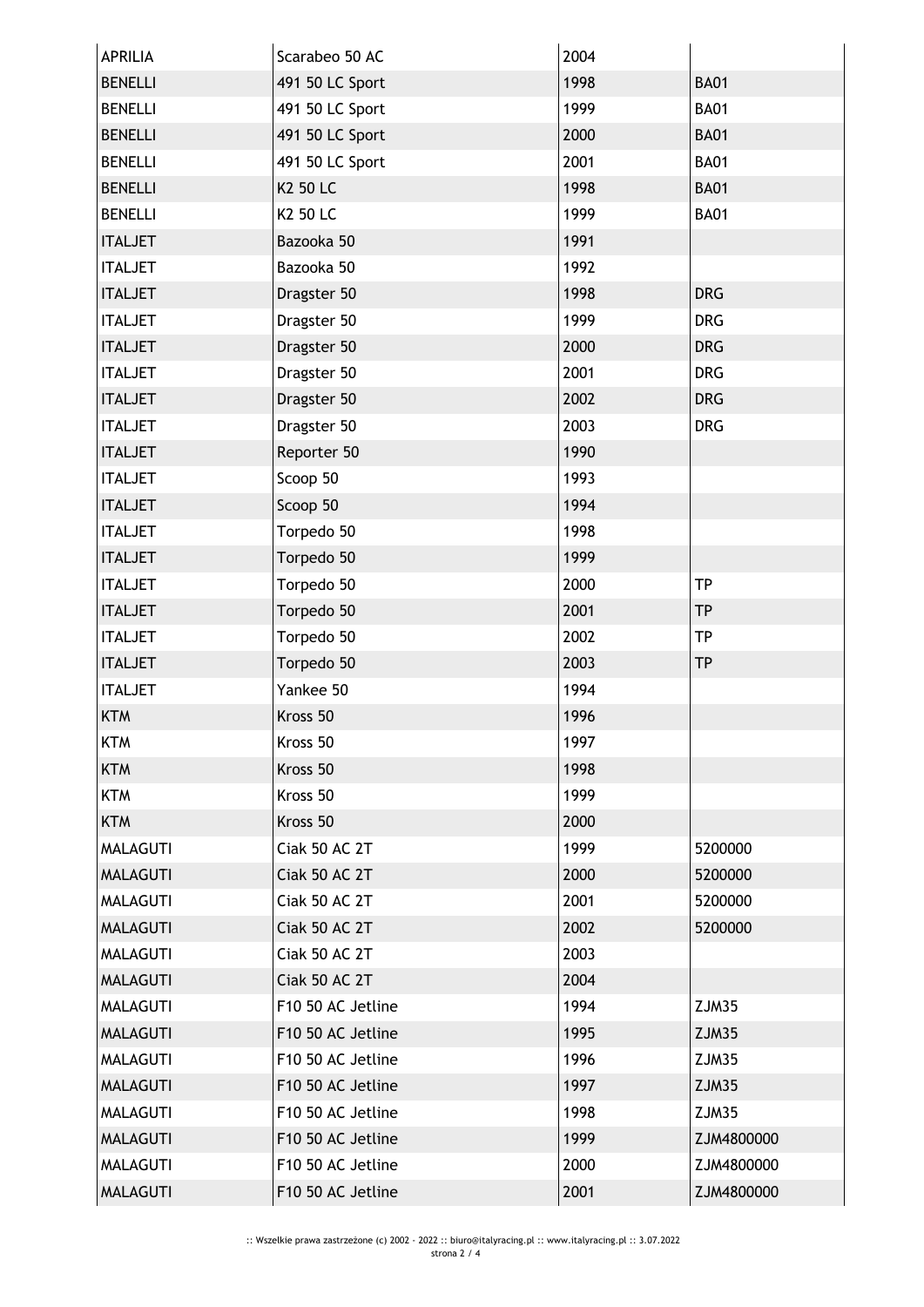| <b>MALAGUTI</b> | F10 50 AC Jetline Wap | 2002 | ZJM4800000   |
|-----------------|-----------------------|------|--------------|
| <b>MALAGUTI</b> | F10 50 AC Jetline Wap | 2003 | ZJM4800000   |
| <b>MALAGUTI</b> | F10 50 AC Jetline Wap | 2004 | ZJM4800000   |
| <b>MALAGUTI</b> | F12 50 LC             | 1996 | <b>ZJM41</b> |
| <b>MALAGUTI</b> | F15 50 LC Firefox     | 1997 | ZJM44        |
| <b>MALAGUTI</b> | F15 50 LC Firefox     | 1998 | ZJM44        |
| <b>MALAGUTI</b> | F15 50 LC Firefox     | 1999 | ZJM44        |
| <b>MALAGUTI</b> | F15 50 LC Firefox     | 2000 | ZJM44        |
| <b>MALAGUTI</b> | F15 50 LC Firefox     | 2001 | ZJM44        |
| <b>MALAGUTI</b> | F15 50 LC Firefox     | 2002 | <b>ZJM44</b> |
| <b>MALAGUTI</b> | F15 50 LC Firefox     | 2003 | ZJM44        |
| <b>MALAGUTI</b> | F15 50 LC Firefox     | 2004 | ZJM440       |
| <b>MALAGUTI</b> | Yesterday 50          | 1998 | 45           |
| <b>MALAGUTI</b> | Yesterday 50          | 1999 | 45           |
| <b>MALAGUTI</b> | Yesterday 50          | 2000 | 45           |
| <b>MALAGUTI</b> | Yesterday 50          | 2001 | 45           |
| <b>MBK</b>      | CW 50 RS Booster NG   | 1996 | VG5SA        |
| <b>MBK</b>      | CW 50 RS Booster NG   | 1997 | VG5SA        |
| <b>MBK</b>      | CW 50 RS Booster NG   | 1998 | VG5SA        |
| <b>MBK</b>      | CW 50 RS Booster NG   | 1999 | VG5SA        |
| <b>MBK</b>      | CW 50 RS Booster NG   | 2000 | VG5SA        |
| <b>MBK</b>      | CW 50 RS Booster NG   | 2001 | VG5SA        |
| <b>MBK</b>      | CW 50 RS Booster NG   | 2002 | VG5SA        |
| <b>MBK</b>      | CW 50 RS Booster NG   | 2003 | VG5SA        |
| <b>MBK</b>      | CW 50 RS Booster NG   | 2004 | 2B12         |
| YAMAHA          | <b>CW 50 BWS</b>      | 1991 | 4BX          |
| YAMAHA          | <b>CW 50 BWS</b>      | 1992 | 4BX          |
| YAMAHA          | <b>CW 50 BWS</b>      | 1993 | 4BX          |
| YAMAHA          | <b>CW 50 BWS</b>      | 1994 | 4BX          |
| YAMAHA          | <b>CW 50 BWS</b>      | 1995 | 4BX          |
| YAMAHA          | <b>CW 50 BWS</b>      | 1996 | 4BX          |
| YAMAHA          | CW 50 RS NG BWS       | 1997 | 4VA          |
| YAMAHA          | CW 50 RS NG BWS       | 1998 | 4VA          |
| YAMAHA          | CW 50 RS NG BWS       | 1999 | <b>SA05</b>  |
| YAMAHA          | CW 50 RS NG BWS       | 2000 | <b>SA05</b>  |
| YAMAHA          | CW 50 RS NG BWS       | 2001 | <b>SA05</b>  |
| YAMAHA          | CW 50 RS NG BWS       | 2002 | <b>SA05</b>  |
| YAMAHA          | CW 50 RS NG BWS       | 2003 | <b>SA05</b>  |
| YAMAHA          | CW 50 RS NG BWS       | 2004 | <b>SA05</b>  |
| YAMAHA          | EW 50 Slider          | 2000 | <b>SA09</b>  |
| YAMAHA          | EW 50 Slider          | 2001 | <b>SA09</b>  |
| YAMAHA          | EW 50 Slider          | 2002 | <b>SA09</b>  |
| YAMAHA          | EW 50 Slider          | 2003 | SA09         |
| YAMAHA          | EW 50 Slider          | 2004 | SA094        |